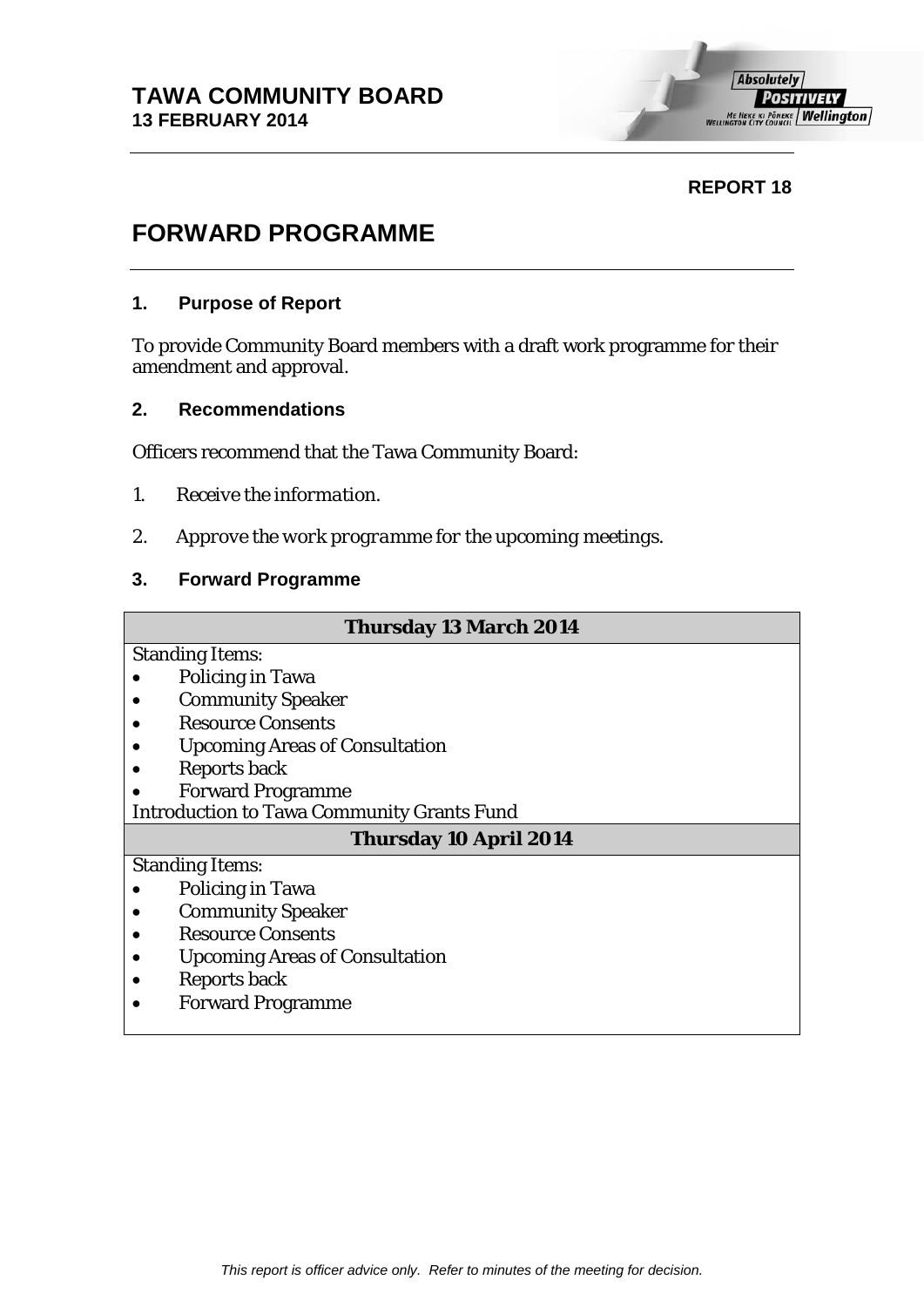## **Thursday 8 May 2014** Standing Items: • Policing in Tawa • Community Speaker • Resource Consents • Upcoming Areas of Consultation • Reports back • Forward Programme Quarterly Reports (January to March 2014) Recreation Wellington  $\triangleright$  Library and Community Centre **Thursday 12 June 2014** Standing Items: • Policing in Tawa • Community Speaker • Resource Consents • Upcoming Areas of Consultation • Reports back • Forward Programme **Thursday 10 July 2014** Standing Items: • Policing in Tawa • Community Speaker • Resource Consents • Upcoming Areas of Consultation • Reports back • Forward Programme **Thursday 14 August 2014** Standing Items: • Policing in Tawa • Community Speaker • Resource Consents • Upcoming Areas of Consultation

- Reports back
- Forward Programme
- Quarterly Reports (April to June 2014)
- $\triangleright$  Recreation Wellington
- $\triangleright$  Library and Community Centre

#### **Thursday 11 September 2014**

Standing Items:

- Policing in Tawa
- Community Speaker
- Resource Consents
- Upcoming Areas of Consultation